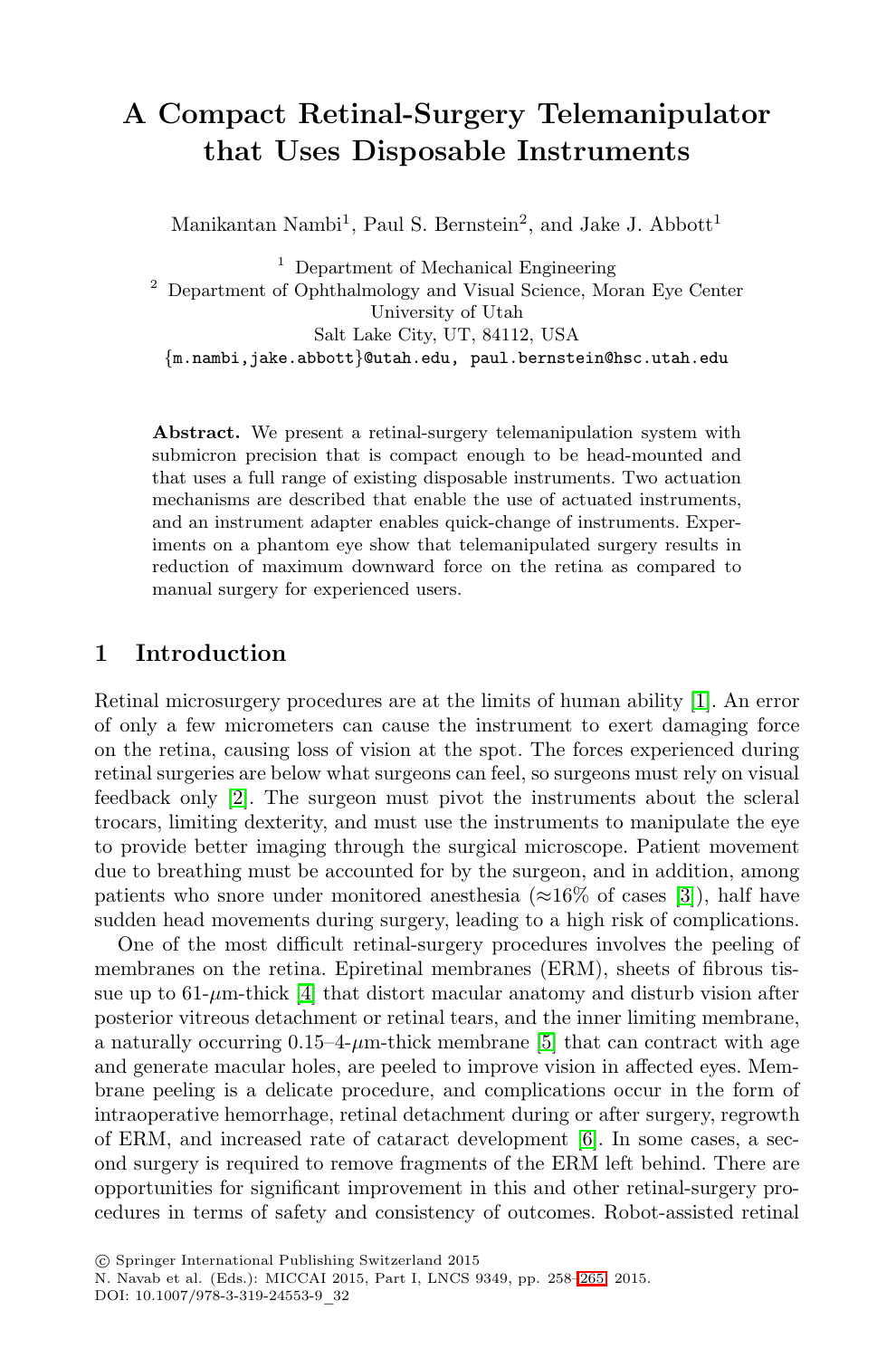surgery will enable surgeons to overcome their human limitations, and to extend their working life even after the[ir m](#page-7-6)anual abilities have diminished.

Prior research in robot-assisted retinal surgery has resulted in development of telemanipulated systems [7–11], co-operative manipulators [12], and active handheld instruments [13]. The robotic systems have typically been relatively large and stiff, and thus table-mounted. The hand-held device is a clear exception, but it is primarily aimed at tremor reduction, with no ability to affect the "DC" system response. Most prior systems leave th[e re](#page-7-6)tina at risk in the event of sudden head movement, and rhythmic head movements would need to be actively compensated. Notable exceptions are the TU Munich [10] and Columbia/Vanderbilt systems [8], which are designed to be head-mountable.

<span id="page-1-0"></span>The specifications of retinal surgery are difficult to achieve using traditional mechatronic components (e.g., motors, gears), while maintaining a small form factor. In this paper, we present a manipulator for retinal surgery that utilizes piezoelectric stick-slip actuators, which were designed specifically for micromanipulation (this same style of actuator was used in [10]). The result is a manipulator with submicron resolution that is small and light enough to be head-mounted. A principal contribution of this work is an instrument adapter that enables the use of the full range of existing disposable actuated (microforceps, scissors) and non-actuated (diamond-dusted scraper (DDS), vitrector, fibre-optic light) instruments, and enables quick change of instruments, which is an important requirement in retinal surgery that has never been demonstrated in any of the prior telemanipulated systems. We also describe a custom master input device that mimics a disposable microforceps. Finally, we include some preliminary experimental demonstrations of membrane peeling in a force-sensitive phantom eye. Our complete system is shown in Fig. 1.



**Fig. 1.** Experimental setup of the retinal-surgery system. The surgeon looks in the phantom eye using a stereo microscope, and telemanipulates the end-effector of the instrument with 4-DOF (3-DOF translation, and rotation of the instrument about its axis) using a Geomagic Touch (located to enable direct access to instruments) with a custom stylus that is constrained to have the same 4-DOF by locking the wrist. (b) Yaw joint of the manipulator, which is responsible for rotation of the instrument about its axis, with an adapter that enables instruments to be attached to the manipulator. (c) Phantom eye used in experiments.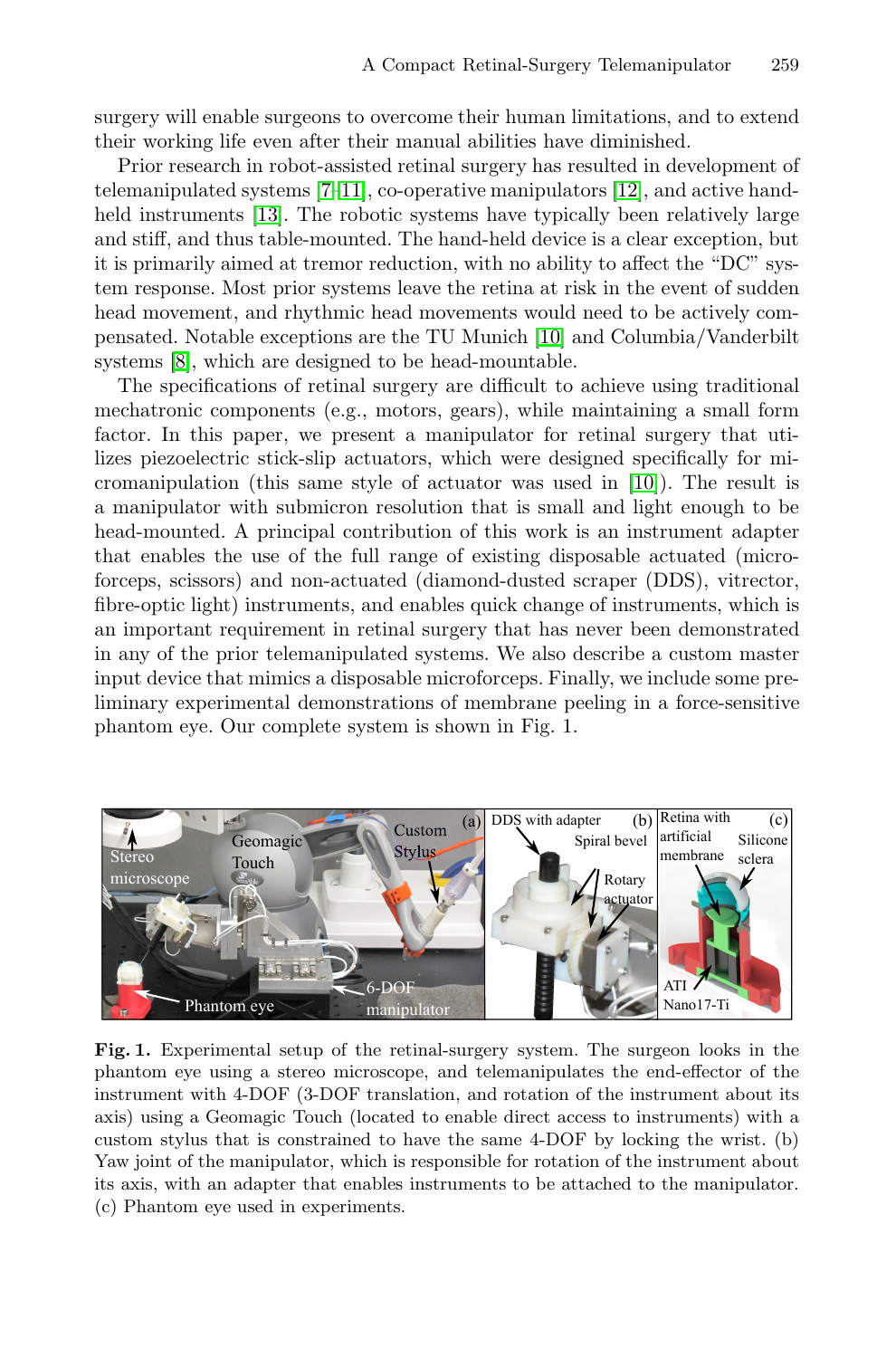## **2 System Design**

A six-degree-of-freedom (6-DOF) manipulator was designed using off-the-shelf piezoelectric stick-slip actuators from SmarAct GmbH (Fig. 1). It comprises a 3-DOF translation stage and a 3-DOF spherical wrist, which enables the manipulator to position the instrument inside a 20-mm-diameter circle on the retina (positioning precision measured using joint sensors:  $\langle 1 \mu m, \text{max. velocity: } 6 \text{ mm/s} \rangle$ with a virtual remote center on the surface of the eye (a sphere of 25.4-mm diameter). The linear stages have a range of 40 mm with a closed-loop resolution of 100 nm. The spherical wrist comprises three rotary actuators, with a closed-loop resolution of  $25 \mu^{\circ}$  for the roll and pitch actuators, and with a yaw actuator that enables open-loop rotation about the axis of the instrument with a resolution of  $3 \text{ m}^{\circ}$ . The manipulator measures  $200 \times 100 \times 70 \text{ mm}^3$  and weighs 0.8 kg.

The manipulator was manufactured by SmarAct to our specifications, and we further modified the yaw joint of the manipulator such that it can use actuated and non-actuated instruments. The modified yaw joint was manufactured using a 3D printer (Objet Eden260). The yaw joint is designed with the yaw actuator's axis orthogonal to the instrument's axis, and the rotary motion to the instrument is transmitted using spiral bevel gears. The spiral bevel gear includes a 23-mm aperture and internal threads that enable instruments to be attached to the manipulator. The aperture size was selected such that disposable instruments of a wide range of form factors can be used with the manipulator.

From our observations in the operating room, we found that during retinal surgery, on average the surgeon changes the instrument every two minutes. It is important that a robotic system for such procedures facilitates the quick change of i[nst](#page-3-0)ruments without disturbing the flow of the procedure, so we designed an adapter that enables the surgeon to change instruments frequently, and enables the use of disposable instruments that require "pinch-grip" actuation such as microforceps and scissors, with this seventh DOF of actuation connected to the instrument rather than to the manipulator. Our mechanism utilizes adapters that are attached to disposable instruments before surgery; the adapter uses threads inspired by Luer fittings, such that the instrument can be inserted in the perfect position every time. Once the adapters are correctly affixed to the instruments (see Fig. 2a–e), the end-effector of any instrument will be at the same known location when inserted into the manipulator.

To characterize the instrument change time for our manipulator, we performed a simple experiment in which we changed the instrument from a DDS to a microforceps and then back to a DDS (5 trials), at a comfortable speed. The average time required to change an instrument was found to be 12 s.

Two different actuation mechanisms were designed to enable the use of two different families of actuated instruments that are commonly used in retinal surgery. For actuating a disposable instrument tip (e.g., Synergetics micro-forceps tip (Fig. 2a)), which requires pressing a plunger on the device, we used a linear stepper motor (LC15, HaydonKerk) with force capability of 5 N (2N is required to actuate a Synergetics microforceps). The stepper motor is attached to the microforceps tip using an adapter that enables the microforceps to be mounted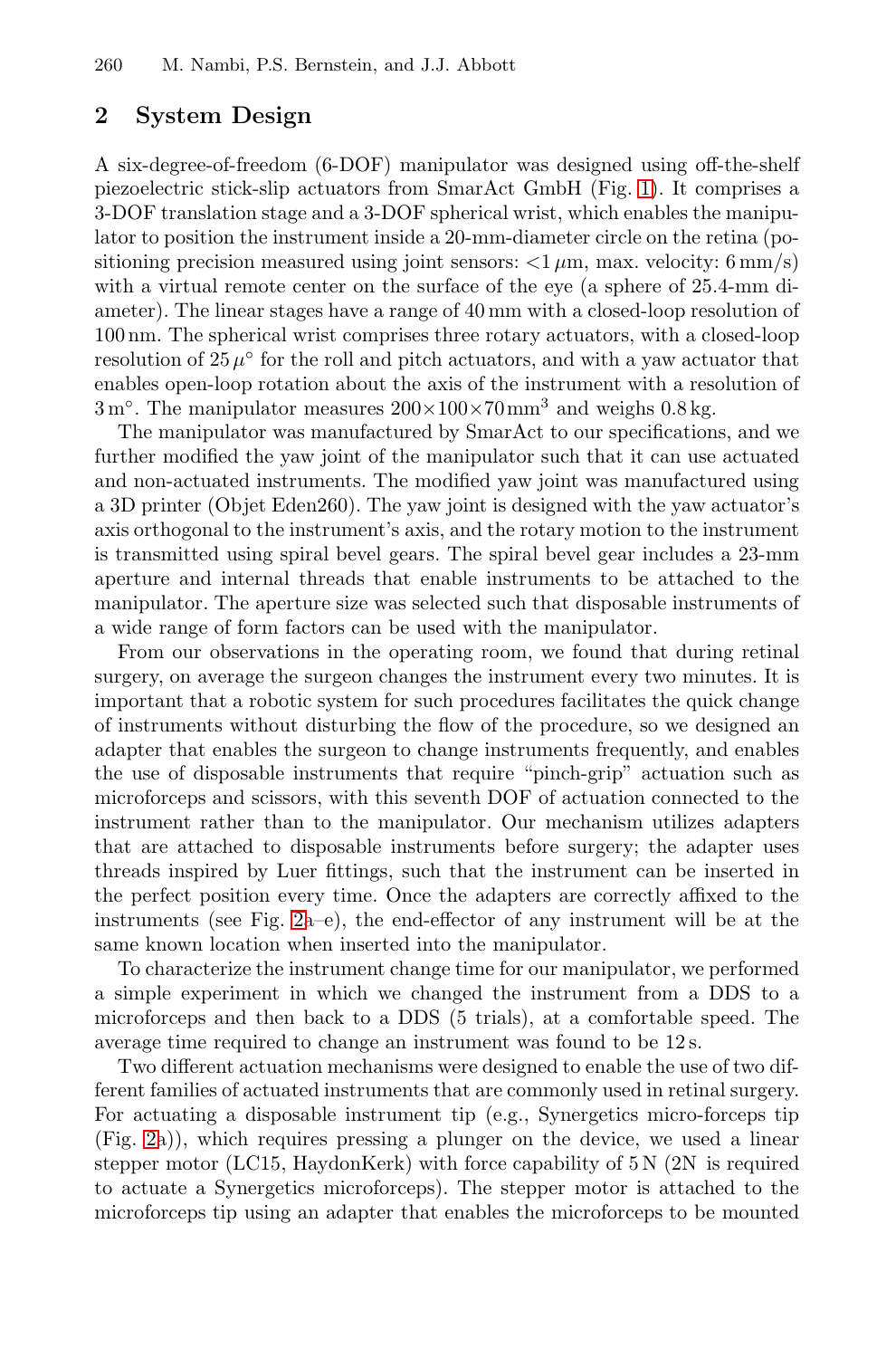<span id="page-3-0"></span>

**Fig. 2.** (a)–(e) Disposable retinal-surgery instruments with adapters than enable quickchange mounting to the 6-DOF manipulator. (f) Section view of the Synergetics microforceps in (a) actuated by a linear stepper motor. (g) Section view of the Alcon microforceps in (b) a[ctu](#page-3-0)a[te](#page-3-0)d by a soft actuator.

on the manipulator (Fig. 2f). The LC15 has a linear resolution of  $2.5 \mu m$ , and requires 500 steps (travel of 1.25 mm) for the complete actuation of the microforceps. The measured bandwidth for a full open-close cycle of the microforceps with the stepper motor is 2.5 Hz.

The second actuation mechanism, for use with completely disposable instruments (e.g., Alcon microforceps (Fig. 2b, 2g)), comprises a soft actuator that is inspired by a blood-pres[su](#page-1-0)re cuff, which squeezes the ribs on a pinch-grip device when supplied with pressurized air (already available in the operating room). The soft actuator is molded from a silicone resin (Dragon Skin 20, Smooth-on Inc.) using soft-lithography techniques. A closed-loop control system comprising two ON/OFF valves (MHJ series, Festo) and a pressure sensor is implemented, and optimized for a bandwidth of 2 Hz and a resolution of 10 discrete steps between fully closed and fully open microforceps.

A Geomagic Touch haptic interface is modified with a custom stylus to telemanipulate the retinal manipulator (Fig. 1a). The stylus is built to mimic an Alcon disposable microforceps, using components salvaged from its pinch-grip device. A linear potentiometer (ThinPot, Spectra Symbol) is used to measure the squeezing of the pinch-grip mechanism (resolution:  $0.04 \text{ mm}$ , travel:  $1.25 \text{ mm}$ ), and a spring  $(6\,\mathrm{N/mm})$  recreates the stiffness of an actual microforceps.

A master-slave position controller (software-adjustable scaling, with a deadband of  $200 \mu m$  on the master) with a virtual spring-damper coupling between the master and slave positions is implemented. The gains were chosen to generate smooth and stable behavior. The remote-center-of-motion movement about the trocar is handled in software, such that the user only controls 4-DOF of instrument movement. Orbital manipulation is not implemented here, but nothing precludes it. In a telemanipulation experiment in which we attempted to generate the smallest possible instrument movement (5 trials in each of six cardinal directions), we measured, using joint sensors, a worst-case resolution of  $38 \mu m$ with 8:1 scaling, and  $6 \mu m$  with 100:1 scaling.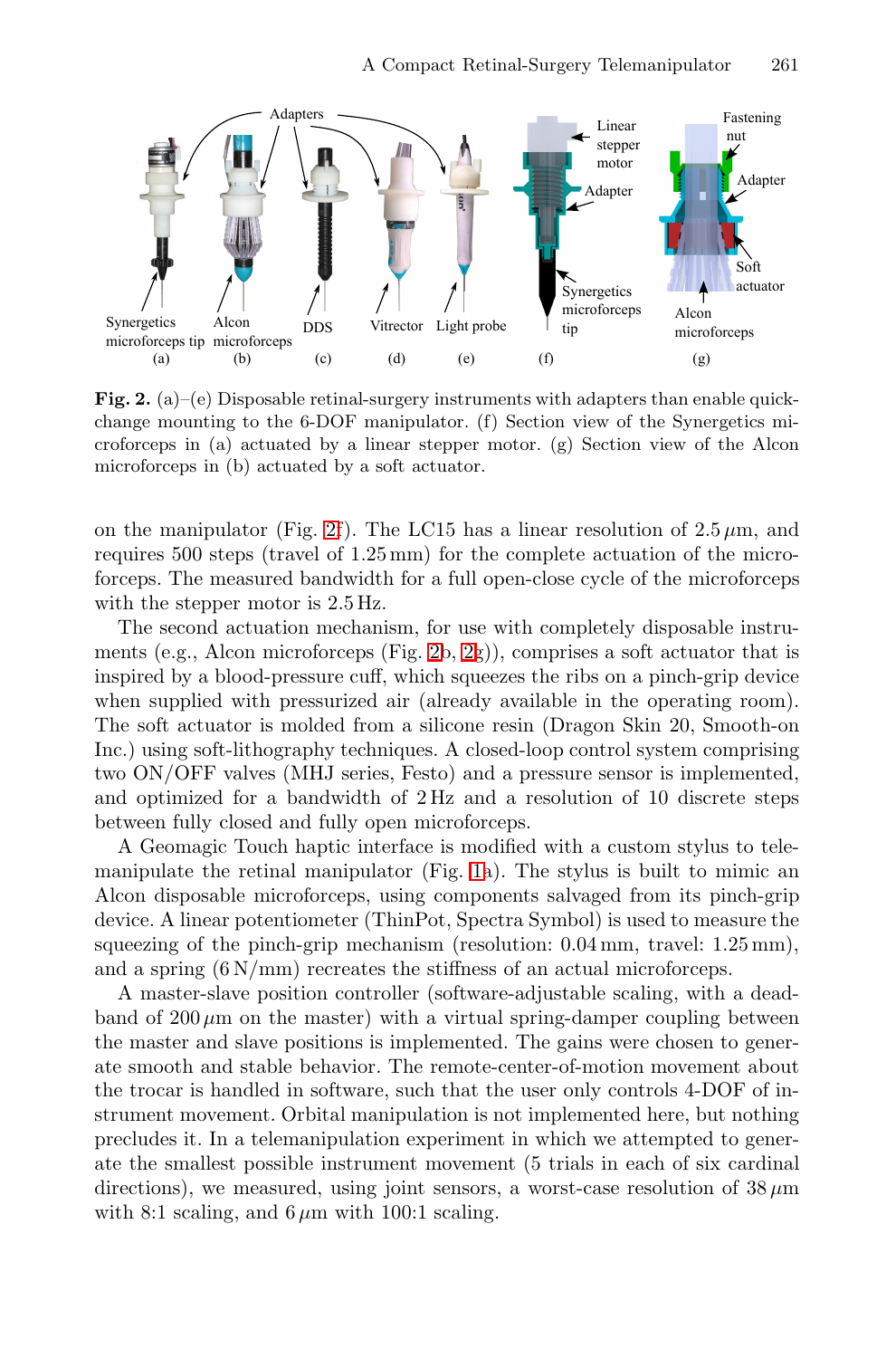#### 262 M. Nambi, P.S. Bernstein, and J.J. Abbott

## **3 Membrane-Peeling E[xp](#page-1-0)eriments and Results**

To compare manual vs. telemanipulated retinal surgery (using 8:1 scaling exclusively), we performed experiments with a phantom eye shown in Fig. 1c. Trocars were inserted into the model eye as would be done in surgery. The anterior (upper portion) of the eye is made of a synthetic rubber (Phake-I, 8 mm-diameter pupil), and approximates the size, shape, and feel of the human eye. The anterior of the eye was attached to a fixture as shown in Fig. 1c, and inside the fixture, an ATI Nano17-Ti force/torque sensor (noise *<* 2 mN) was mounted with a section of a spherical surface that acts as the posterior (retinal) surface of the eye on which surgery will be performed. This mechanical isolation between the anterior and posterior of the eye ensures that only the relatively small instrument-retina interaction forces are measured by the force sensor. The retinal surface was prepared with an artificial membrane made of paper (cut to 6-mm-diameter circle,  $120 \mu m$  thickness), and  $10 \mu l$  of an eye lubricant gel (GenTeal) was used to achieve adhesion between the membrane and the model retina.

Three vitreoretinal surgeons with varying degrees of surgical experience— 20 years (expert), 2 years (intermediate), 6 months (novice)—and a graduate student with no experience in actual surgery, performed manual and telemanipulated surgery on the phantom eye setup with an Alcon microforceps. The graduate student and expert surgeon are both authors of this paper. All the surgeons had two hours of practice on the telemanipulated system before data was recorded. The graduate student had been using the telemanipulation system for a year. Two experiments were performed by each subject. In experiment 1, subjects performed manual surgery, and in experiment 2 the surgery was performed with the telemanipulated system. The subjects had to completely peel a membrane off the retina with the microforceps. Six trials were performed in each experiment, spread across two days. Two s[ubj](#page-5-0)ects (expert and novice) performed experiment 1 followed by experiment 2 on the first day, with the order reversed on the second day, and the other subjects (intermediate and graduate student) performed the experiments in a reverse order. A fresh membrane was prepared for each trial. Although we do not purport that this pilot study is a rigorous experiment on which we can make strong claims, we do believe that the results are informative about the potential of the telemanipulated system.

To evaluate performance in our experiments, we use the maximum downward force  $(F_{-z})$  and the completion time  $(T_c)$  in a trial as metrics; Fig. 3 shows data for all subjects and trials. The stiffness of the retina used in our experiments is higher than that of an actual retina, and hence, the forces measured can only be used for comparisons within this study. The first result we observe in the data is that the expert surgeon improves significantly from Day 1 to Day 2 with the telemanipulated system  $(F(1,4) = 7.5, p = 0.05)$ , bringing his force level down to approximately that of his manual surgery.

Next, we observe that all four subjects perform approximately equivalently during manual surgery in terms of force, and that the expert and intermediate surgeons (which we will refer to as the *skilled* surgeons) perform substantially better than the other two subjects during manual surgery in terms of time. We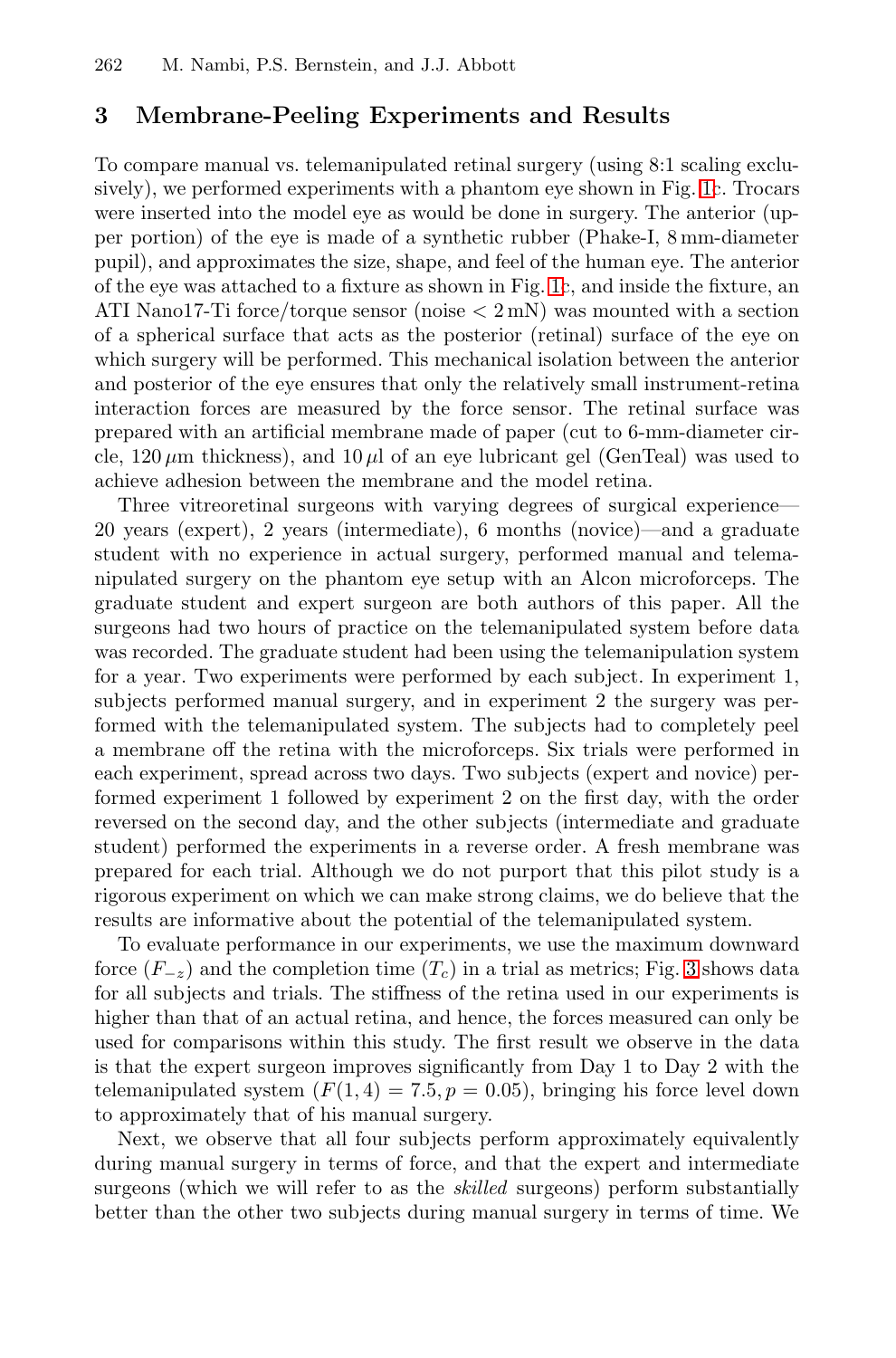also observe there are no noticeable trends (e.g., learning) from Day 1 to 2 for manual surgery, as we would expect. As a result, for all subsequent analysis we lump the two days of manual data together for a given subject to increase the power of the statistics. In addition, we lump the two days of manual data for the expert and intermediate surgeons into a single *skilled* manual data set.

Next, we observe that for the graduate student, who is an expert user with the telemanipulation system, forces are lower in telemanipulated surgery (with Days 1 and 2 lumped together) than in manual surgery  $(F(1, 10) = 10.9, p =$ 0*.*008); however, his completion time may be slightly slower. We also find that his telemanipulated forces are lower than those of the skilled surgeons' manual forces  $(F(1, 16) = 11.9, p = 0.003)$ ; however, his completion time is longer  $(F(1, 16) = 40.2; p < 0.001).$ 

<span id="page-5-0"></span>Similarly, but maybe more promising, for the novice surgeon with limited surgical experience, forces are lower in telemanipulated surgery on Day 2 than in manual surgery  $(F(1, 7) = 3.9, p = 0.094)$ ; in addition, his completion time on Day 2 may be slightly shorter than in manual surgery. We also find that the novice surgeon's telemanipulated forces on Day 2 are lower than those of the skilled surgeons' manual forces  $(F(1, 13) = 11.6, p = 0.005)$ ; however, his completion time is longer  $(F(1, 13) = 38.5, p < 0.001)$ .

Finally, we observed that the high positioning resolution in telemanipulated surgery sometimes resulted in the membrane being peel[ed](#page-6-0) off in layers, and multiple grasping actions were required to peel the membrane, which contributed to a higher  $T_c$ . It may be necessary to train users of the telemanipulator to penetrate *deep enough* into the retina to grasp the entire membrane.

### **4 Discussion**

In terms the achievable precision and velocity at the instrument's end-effector, our manipulator compares well with other retinal-surgery manipulators (Table 1).



**Fig. 3.** Experimental results comparing manual and telemanipulated membrane peeling with a microforceps. (a)–(b) shows maximum downward force (*F−<sup>z</sup>*), and (c)–(d) shows completion time  $(T_c)$ . Data is divided according to subject, day, and mode of experiment. Error bars indicate standard deviation.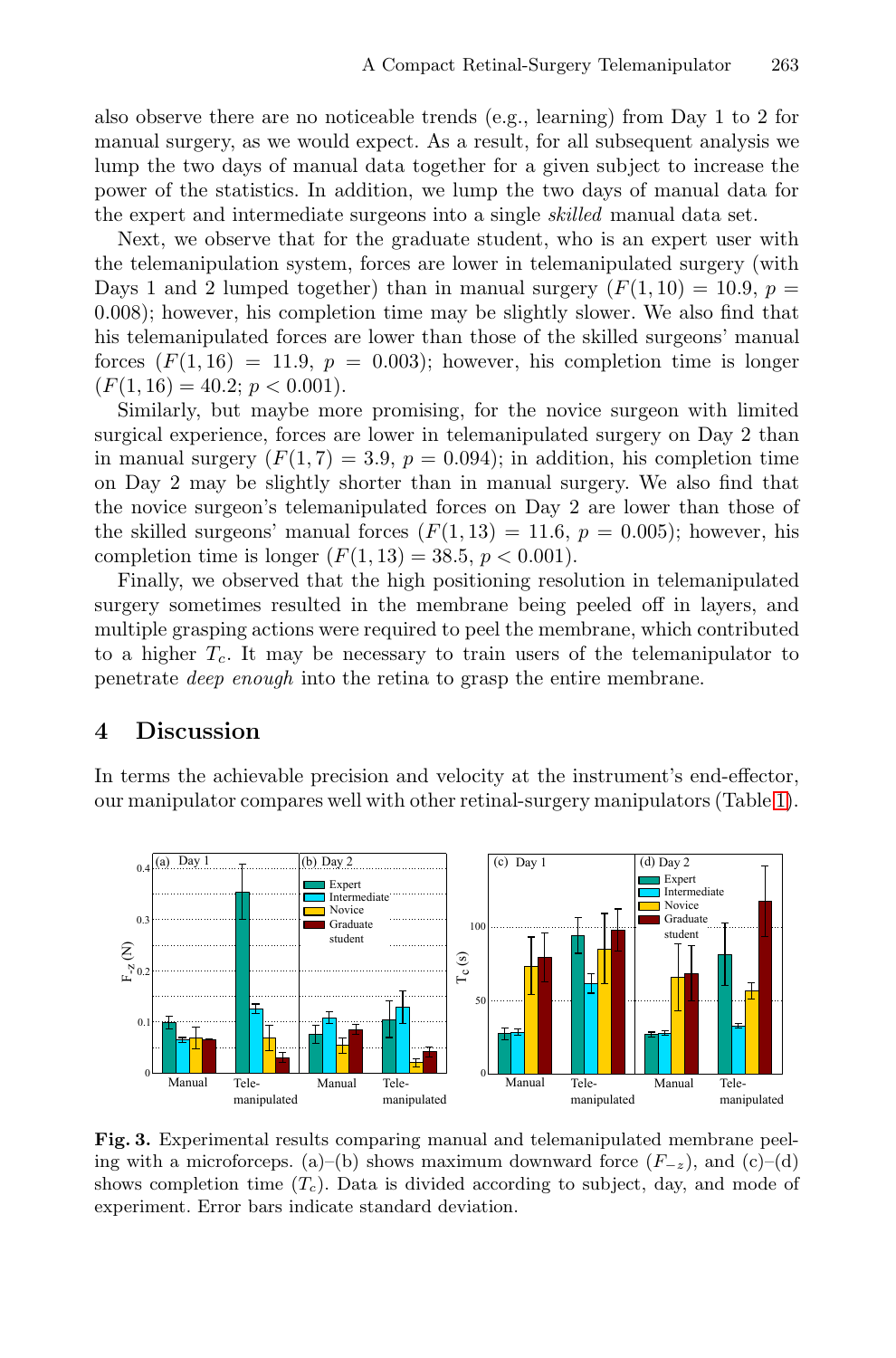| Velocity<br>NΑ<br>$5 \text{ mm/s}$ | mountable<br>No<br>No | actuated instruments<br>No/No<br>Yes/No |
|------------------------------------|-----------------------|-----------------------------------------|
|                                    |                       |                                         |
|                                    |                       |                                         |
|                                    |                       |                                         |
|                                    |                       | No/Yes                                  |
| N A                                | No                    | Yes/No                                  |
| N A                                | Yes                   | No/Yes                                  |
| $40 \,\mathrm{mm/s}$               | Yes                   | NA/NA                                   |
| $6 \,\mathrm{mm/s}$                | $\rm Yes$             | Yes/Yes                                 |
|                                    |                       | NA<br>No                                |

<span id="page-6-0"></span>**Table 1.** Comparison of robot-assisted retinal-surgery systems.

During actual mem[bran](#page-7-8)e peeling, inst[ru](#page-6-0)ment velocities have been measured in the range of 0.1–0.5mm/s [14], which our manipulator is easily capable of achieving. However, during repositioning tasks, velocities higher than our maximum of 6 mm/s would be desirable, if the goal is to recreate instrument movements similar to manual surgery. Different kinematics could be used to modify the resolutionvelocity trade-off. Regardless, the quick-change adapter, disposable-instrument actuators, and custom stylus presented here could be utilized with any manipulator kinematics, including existing manipulators (Table 1). Our system could also incorporate force-sensing instruments [14] for improved safety.

Due to the underactuation of our inexpensive haptic interface (6-DOF with only 3-DOF actuation), we constrained our haptic interface to have the same 4-DOF as the instrument by locking the wrist angle of the haptic stylus. Also, because of the fixed trocar point in telemanipulated surgery, orbital movement of the eye was not possible. As a result, the hand motions required in telemanipulated surgery with our haptic interface was fundamentally different than in manual surgery. The two subjects who perform better than manual surgery with the telemanipulated system also have the least experience in real surgery. Moving to a haptic master that more closely matches hand motions observed in real surgery may be important for improving performance with the system, and for enabling intuitive orbital manipulation.

In our experiments, subjects manually manipulated a light-probe in the phantom eye with their left hand while telemanipulating the instrument with their right hand. This leads to bending of delicate instruments when both instruments do not work in concert, resulting in unintended motion at the end-effector. To truly demonstrate the precision capabilities of the telemanipulated system, all manual interaction should be removed by telemanipulating both instruments. Additionally, we expect that a phantom that mimics human head/eye movement during surgery would highlight the benefits of a head-mounted manipulator.

**Acknowledgements.** This project was funded by two Intuitive Surgical Technology Research Grants.